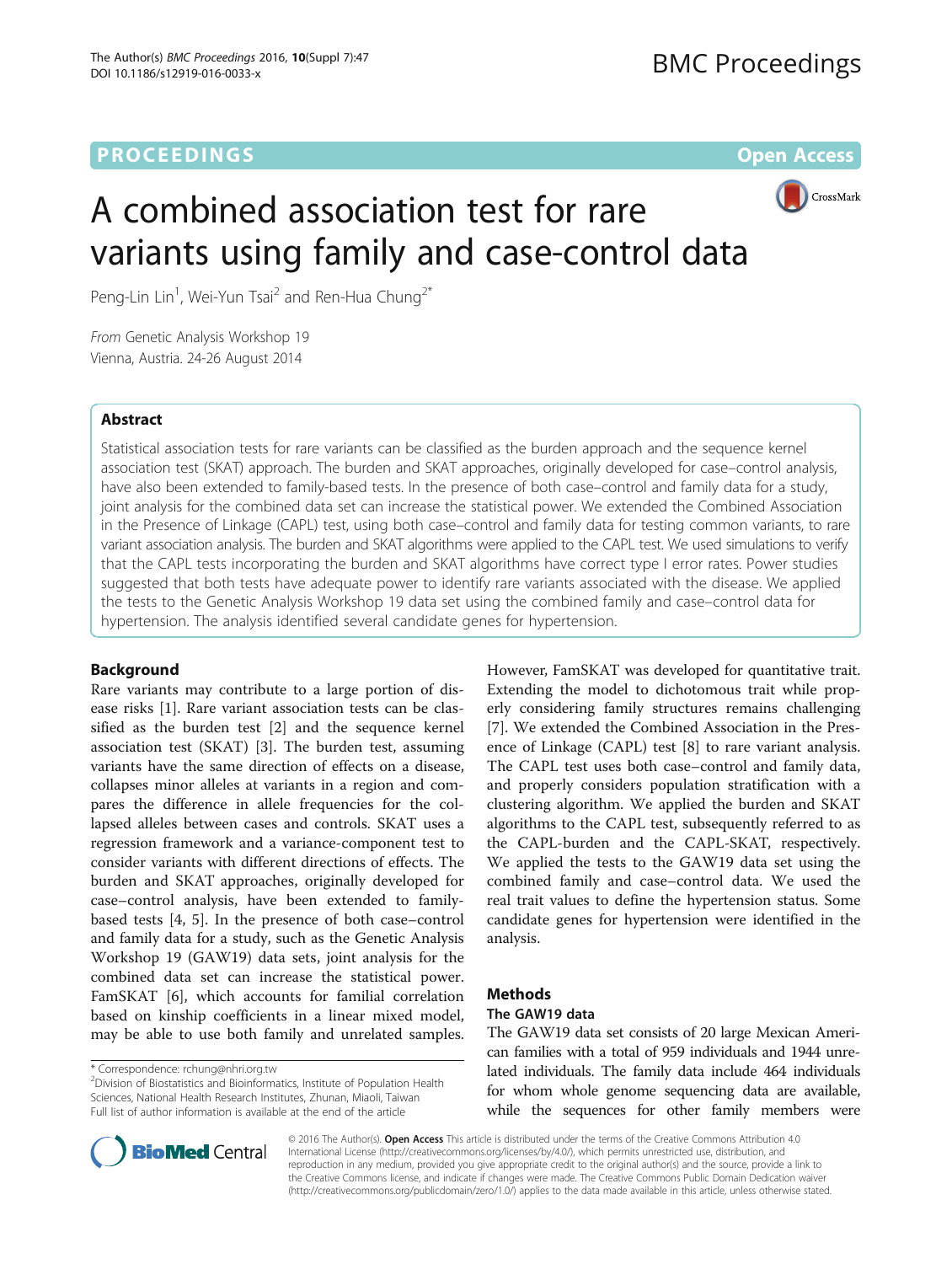<span id="page-1-0"></span>imputed based on the sequenced individuals. Admixture analysis for the family data suggested that most of the family ancestry is European and Native American, where the proportions of the two ancestries in each individual are different [\[9\]](#page-4-0). The data for the unrelated individuals were whole exome sequenced. We used the real trait values to analyze the odd chromosomes. For family data, individuals were affected if at least one of their hypertension diagnoses was hypertensive, while other individuals were unaffected. For case–control data, individuals with systolic blood pressure (SBP) 140 or greater, diastolic blood pressure (DBP) 90 or greater, or taking blood pressure medication were affected, while others were unaffected. Variants were annotated using SeattleSeq [\(http://snp.gs.washington.edu/](http://snp.gs.washington.edu/SeattleSeqAnnotation138/) [SeattleSeqAnnotation138/\)](http://snp.gs.washington.edu/SeattleSeqAnnotation138/). We performed gene-based tests by testing the association of all variants in exons within a gene with the disease.

#### Quality control

We used the PLINK [[10\]](#page-4-0) PI\_HAT statistic, which is the proportion of loci that are identity-by-descent (IBD) between a pair of individuals, to examine the relatedness among the 1944 unrelated individuals. We removed an individual if the median of PI\_HAT of the individual with others was greater than 0.05, which is slightly below the kinship coefficient of first cousin (i.e., 0.0625). Although the CAPL test considers familial correlation in the test, family structures need to be specifically provided in the CAPL test. Therefore, individual pairs with PI\_HAT between 0.15 and 0.70 were also removed. Variants with missing rates greater than 10 % in either the family or the unrelated data were removed. The family and unrelated data were merged with the union of variants in the two data sets. Variants with Hardy-Weinberg equilibrium test p-values less than  $10^{-4}$  in the merged data were removed. As we focused on analyzing rare variants, variants with minor allele frequencies (MAFs) greater than 5 % were removed.

# The CAPL test

We first review the CAPL test statistic, which is the fundamental statistic in the proposed test. For a nuclear family *i*, let  $X_i$  be the number of a specific allele in affected siblings,  $G_i$  be the siblings' genotypes, A be the siblings' affection status,  $GP_j$  be the parental mating type,  $N_{ij}$  be the number of alleles in  $GP_j$ , and  $\psi$  be the set of all possible parental mating types conditional on  $G_i$ . The CAPL test statistic  $T_i$  is calculated as

$$
T_i = X_i - \sum_{j \in \psi} P(GP_j|G_i, A)N_{ij}
$$
\n<sup>(1)</sup>

When parental genotypes are available,  $\psi$  is the observed genotype. A case or a control is treated as a single offspring with two missing parents and  $T_i$  can be calculated. Assuming there are  $m$  populations in the data,  $P(GP|G, A)$  in equation (1) can be modified as

$$
P(GP|G,A) = \sum_{m=1}^{M} P(GP, pop = m|G,A)
$$
  
= 
$$
\sum_{m=1}^{M} P(GP|G,A, pop = m)
$$
  

$$
P(pop = m|G,A)
$$
 (2)

Calculating the probabilities in equations (1) and (2) involves the estimation of parameters for the parental mating types, the IBD status in affected siblings, and the probability that a family is in a given population. These parameters are estimated based on the expectationmaximization (EM) algorithm. The sum of  $T_i$  over all families is the CAPL statistic T. A bootstrap procedure is used to estimate the variance of  $T$  [\[11](#page-4-0)]. The CAPL statistic for a variant takes the form  $\frac{T}{\sqrt{Var(T)}}$ <br>lows a standard normal distribution under t , which follows a standard normal distribution under the null hy-

pothesis of no linkage or no association.

### The rare variant CAPL tests

We applied the burden approach based on the weighted-sum method [[2\]](#page-4-0) and SKAT [[3\]](#page-4-0) to the CAPL statistic. Assuming there are N nuclear families and M variants, the CAPL-burden test statistic is defined as  $B = \sum_{k=1}^{M} w_k T_k$ , where  $w_k$  is the weight for variant k and  $T_k$  is the CAPL statistic at variant  $k$ . Following Madsen and Browning [[2](#page-4-0)], the weight  $w_k$  is  $1/\sqrt{nq_k(1-q_k)}$ , where *n* is the number of unrelated individuals and  $q_k$ is the estimated MAF based on the unrelated individuals for variant k. The CAPL-SKAT statistic is defined as  $S = \sum_{k=1}^{M} u_k^2 T_k^2$ . Following Wu et al. [[3](#page-4-0)], we used  $Beta(q_k; 1, 25)$ , the beta density function with parameters of (1, 25), as the weight function for  $u_k$ . We used the bootstrap statistics to evaluate the significance for B and S. Assuming L bootstraps are performed, the bootstrap CAPL statistics under the null hypothesis at variant k is  $T_{k_j}^* = T_{k_j} - M_k$  at bootstrap replicate j, where  $T_{k_j}$  is the original bootstrap statistic for  $T_k$  at bootstrap replicate  $j$  and  $M_k = \Bigl(\sum_{j=1}^k$  $\left(\sum_{i=1}^L T_{k_j}\right)/L$ . The burden and SKAT bootstrap statistics under the null are calculated as  $B_j^* = \sum_{k=1}^M$  $\sum_{k=1}^{M} w_k T_{k_j}^*$  and  $S_j^* =$  $\sum$  $k=1$  $\int_{k=1}^{M} u_k^2 \big(T_{k_j}^*\big)^2$  at bootstrap replicate j. The p-values for B and *S* are calculated as (*number of*  $B_j^* \geq B$ )/*L* and (*number* of  $S_j^* \ge S$ /L, respectively. In our analysis, L was set as 10,000.

#### Simulation studies

As the simulated trait data for unrelated individuals were not available when we attempted to evaluate the statistical properties of the proposed tests, we used computer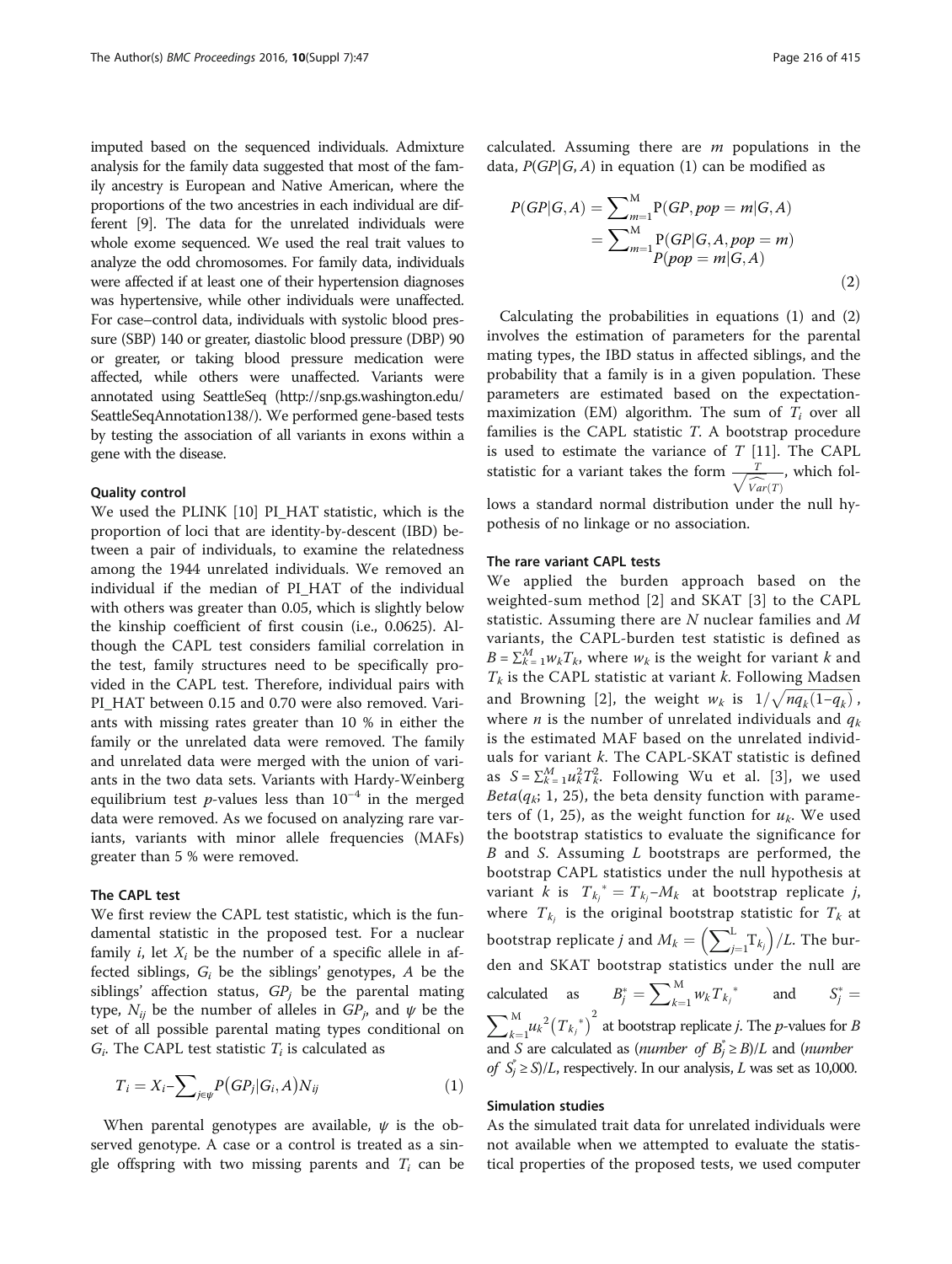simulations to evaluate the type I error rates and power for the CAPL-burden and CAPL-SKAT. HAPGEN2 [[12](#page-4-0)] was used to simulate 2 sets of haplotypes in the microtubule-associated protein 4 (MAP4) gene based on the 1000 Genomes project sequence data for the CEU (Utah residents with Northern and Western European ancestry) and MXL (Mexican ancestry in Los Angeles, California) populations, where each set consists of 10,000 haplotypes. SeqSIMLA [\[13](#page-4-0)] was used to simulate families and case–control data based on the haplotypes. A total of 50 nuclear families with 3 siblings, where at least one sibling was affected, and 300 cases and 1000 controls were simulated. The sample sizes were similar to the GAW19 data used in our data analysis. We performed admixture analyses using the AXMITURE software [\[14](#page-4-0)] for the CEU- and MXL-simulated samples, and observed similar global ancestry proportions for the MXL samples as the proportions in the GAW19 family data reported by Thornton et al. [[9\]](#page-4-0), where large proportions for the CEU samples were inferred from the same ancestry. We selected 50 and 100 rare variants with MAFs of less than 5 % for the tests. The disease prevalence was 5 %. The type I error rates were calculated based on 5000 replicates of the simulated data. For the power simulations, we randomly selected 10 variants with MAFs of less than 1 % as the disease loci. We assumed that the population attributable risk (PAR) was 1 % for each disease locus, and similar to that of Madsen and Browning  $[2]$  $[2]$  $[2]$ , the odds ratio (OR) for disease locus i was calculated as  $OR_i = 1 + (0.01/(0.99 \times MAF_i))$ , where  $MAF_i$  is the MAF for *i*. We also simulated the scenario where 50 % of the disease loci were protective. The OR for protective variant *i* was specified as  $1/OR_i$ . The power was calculated based on 1000 replicates of the simulated data.

# Results

# Simulation studies

Table 1 shows the type I error rates and the 95 % confidence intervals for the CAPL-burden and the CAPL-SKAT with different numbers of tested variants in the 2 populations. As seen in the results, the type I error rates for the 2 tests were properly maintained at the 0.05

Table 1 Type I error rates and 95 % confidence intervals for the CAPL-burden and CAPL-SKAT at  $\alpha = 0.05$ 

| Population  | Number of<br>variants | CAPL-burden            | CAPI-SKAT              |
|-------------|-----------------------|------------------------|------------------------|
| <b>CEU</b>  | 50                    | 0.056 (0.049, 0.062)   | $0.047$ (0.041, 0.052) |
| <b>CEU</b>  | 100                   | $0.049$ (0.043, 0.054) | $0.042$ (0.036, 0.047) |
| MXL         | 50                    | 0.050 (0.043, 0.056)   | $0.045$ (0.039, 0.050) |
| <b>MXL</b>  | 100                   | $0.049$ (0.043, 0.054) | $0.054$ (0.047, 0.060) |
| $CEU + MXL$ | 100                   | $0.045$ (0.039, 0.051) | $0.043$ (0.037, 0.048) |

significance level under different scenarios. Similar results were obtained at the 0.01 significance level (data not shown). Most of the confidence intervals include the expected levels. Table 2 shows the power comparison between the CAPL-burden and the CAPL-SKAT under 4 scenarios (Scen1 to Scen4) for MXL. When all of the causal variants had risk effects, the CAPL-burden had similar power with the CAPL-SKAT for both 50 and 100 variants being tested. However, when 50 % of the causal variants were changed to be protective, the CAPLburden had a significant power loss while the CAPL-SKAT still maintained power. This is as expected as the CAPL-SKAT accounts for the directions of effects in the test. We also combined the CEU and MXL simulated replicates for Scen3, and the power for the 2 tests is close to 1, suggesting that the tests maintained power in highly stratified samples.

#### The rare variant analysis for hypertension

Because the CAPL can only analyze nuclear families, we split the extended pedigrees to non-overlapping nuclear families. A total of 863 individuals in the 1944 unrelated samples were removed because of their cryptic relatedness based on the PI\_HAT statistics. In the combined data, there were 1509 individuals, including 948 unrelated controls and 305 unrelated cases, and 256 individuals in 47 nuclear families. There were 2,649,583 variants after quality control. A total of 12,340 genes were analyzed. In the CAPL, we specified the number of populations as 2 for the clustering algorithm, where the family data and unrelated data were clustered in two populations, to account for the batch effect for the 2 data sets.

Table [3](#page-3-0) lists the top 10 significant genes. Although none of the tests for the top 10 genes passed the multiple testing correction threshold (i.e.,  $0.05/12340 =$  $2.34 \times 10^{-6}$ ), some genes, which are underlined in Table [3](#page-3-0), have functional implications for hypertension. Among the underlined genes, G protein-coupled receptor, class C, group 5, member C (GPRC5C) is particular interesting. GPRC5C may have cellular effect between retinoic acid and the G-protein-coupled receptor (GPCR) signal transduction pathway [[15\]](#page-4-0). Dysfunction

Table 2 Power comparison between the CAPL-burden and the CAPL-SKAT for the MXL population

| Scenario          | variants | Number of % of Protective CAPL-burden CAPL-SKAT<br>variants |       |       |
|-------------------|----------|-------------------------------------------------------------|-------|-------|
| Scen1             | 50       | 0                                                           | 0.983 | 0.953 |
| Scen <sub>2</sub> | 50       | 50                                                          | 0.211 | 0.850 |
| Scen3             | 100      | 0                                                           | 0.874 | 0.898 |
| Scen4             | 100      | 50                                                          | 0.097 | 0.721 |
|                   |          |                                                             |       |       |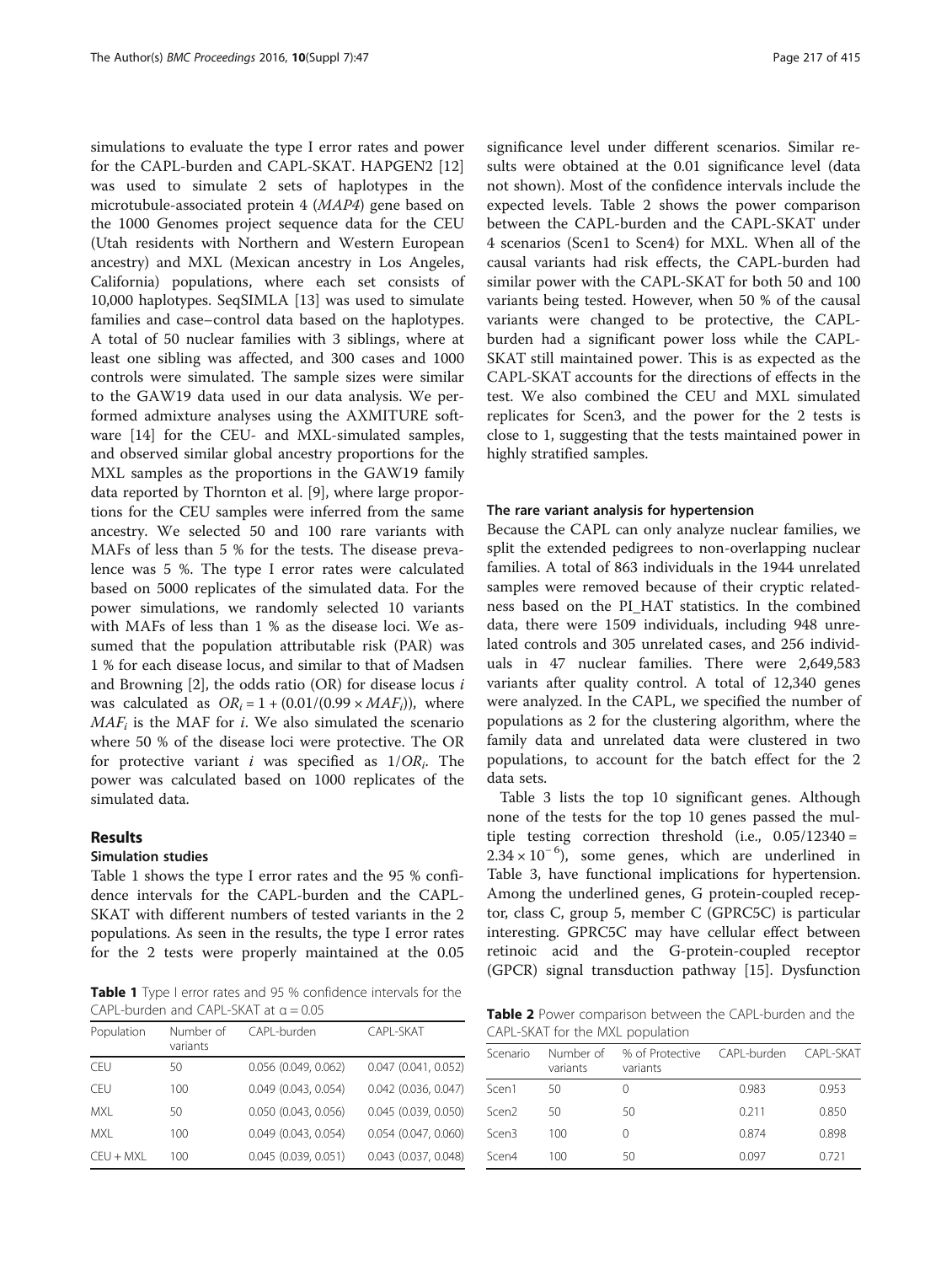| Gene <sup>a</sup> | p Value                                                                         | Test        | Gene <sup>a</sup> | p Value      | Test        |  |
|-------------------|---------------------------------------------------------------------------------|-------------|-------------------|--------------|-------------|--|
| KRTAP21-2         | 1.00F-04                                                                        | CAPI-SKAT   | <b>UBE2Q2</b>     | $5.00F - 04$ | CAPI-SKAT   |  |
| GPRC5C            | 1.29E-04                                                                        | CAPL-burden | TVP23C-CDRT4      | 7.00E-04     | CAPL-SKAT   |  |
| <b>TAS2R38</b>    | 2.00E-04                                                                        | CAPI-SKAT   | ELMO <sub>1</sub> | 7.00F-04     | CAPI -SKAT  |  |
| CCND1             | 4.00E-04                                                                        | CAPL-SKAT   | EXT <sub>2</sub>  | 8.00F-04     | CAPL-burden |  |
| ANXA2             | $5.00F - 04$                                                                    | CAPI-SKAT   | CYFIP1            | $1.00F - 03$ | CAPL-burden |  |
|                   | <sup>a</sup> Genes with functional implications for hypertension are underlined |             |                   |              |             |  |

<span id="page-3-0"></span>Table 3 The 10 most significant genes for hypertension

of the GPCR signal transduction in the cardiovascular system may increase the risk of hypertension [\[16\]](#page-4-0).

Another underlined gene, ubiquitin-conjugating enzyme E2Q family member 2 (UBE2Q2), has been identified to have association with chronic kidney disease [\[17](#page-4-0)]. Chronic kidney disease can induce several cardiovascular diseases, including hypertension [[18\]](#page-4-0). The last underlined gene, engulfment and cell motility 1 (ELMO1), is a susceptible gene in diabetic nephropathy [[19\]](#page-4-0), and hypertension is highly prevalent in diabetic nephropathy patients [\[20\]](#page-4-0).

# Discussion and conclusions

We extended the CAPL test to rare variant association tests. The significance for the CAPL-burden and the CAPL-SKAT statistics are assessed with their bootstrap statistics under the null hypothesis. Among the 10 most significant genes for hypertension, we identified several candidate genes for hypertension. More research is needed to study the role of the candidate genes in hypertension.

For the power studies, we also evaluated the performance of the proposed tests for testing variants obtained based on MAF thresholds of 10 %, 20 %, 30 %, 40 %, and 50 % for Scen3 (data not shown). The results suggest that the CAPL-SKAT had slight power loss with the increase of the MAF thresholds, whereas the power for the CAPL-burden decreased to 0.36 when the proportion of causal variants in the variants being tested decreased to 7 % at the MAF threshold of 40 %. Consequently, in practice, the CAPL-SKAT should be performed if common variants are included in the analysis.

The CAPL uses a clustering algorithm, which assumes family members have the same genetic background across the genome, to identify subpopulations. Our simulation results showed that the CAPL test maintained correct type I error rates for the admixed population, where the assumption of homogeneous genetic background across the genome in all family members is violated. It is possible to extend the CAPL test to account for population admixture by calculating  $P(pop = m | G, A)$  in equation ([2](#page-1-0)) based on the local admixture probabilities estimated using software such as LAMP-LD or LAMP-HAP [\[21\]](#page-4-0). Correlation in genotypes for siblings needs to be considered when calculating the local admixture probabilities. As LAMP-LD assumes independent samples and LAMP-HAP uses only trio information, it will be of interest to evaluate the robustness of the CAPL-burden and CAPL-SKAT tests when the local admixture probabilities estimated from the software are incorporated in the methods.

It is possible to combine the CAPL-burden and CAPL-SKAT into a test, using algorithms such as SKAT-O, which can reduce the number of tests. Moreover, the CAPL-burden and CAPL-SKAT currently focus on analyzing rare variants. It is possible to extend the tests to accommodate both common and rare variants, using algorithms such as those found in Chung et al. [\[22](#page-4-0)] and Saad and Wijsman [[23](#page-4-0)]. As more sequencing studies are performed on either the family or the case–control designs, the CAPL-burden and CAPL-SKAT will be useful for identifying candidate genes using the combined case–control and family data.

#### Acknowledgements

This work was funded by grants from the National Health Research Institutes (PH-103-PP-15) and National Science Council (NSC 102-2221-E-400-001-MY2) in Taiwan.

#### Declarations

This article has been published as part of BMC Proceedings Volume 10 Supplement 7, 2016: Genetic Analysis Workshop 19: Sequence, Blood Pressure and Expression Data. Summary articles. The full contents of the supplement are available online at [http://bmcproc.biomedcentral.com/](http://bmcproc.biomedcentral.com/articles/supplements/volume-10-supplement-7) [articles/supplements/volume-10-supplement-7.](http://bmcproc.biomedcentral.com/articles/supplements/volume-10-supplement-7) Publication of the proceedings of Genetic Analysis Workshop 19 was supported by National Institutes of Health grant R01 GM031575.

#### Authors' contributions

PLL and RHC developed the method, designed the simulation studies, and wrote the manuscript. PLL and WYT performed the simulation studies and real data analyses. All authors read and approved the final manuscript.

#### Competing interests

The authors declare that they have no competing interest.

#### Author details

<sup>1</sup>Department of Medical Science, National Tsing Hua University, Hsin-Chu Taiwan. <sup>2</sup> Division of Biostatistics and Bioinformatics, Institute of Population Health Sciences, National Health Research Institutes, Zhunan, Miaoli, Taiwan.

Published: 18 October 2016

#### References

Cirulli ET, Goldstein DB. Uncovering the roles of rare variants in common disease through whole-genome sequencing. Nat Rev Genet. 2010;11(6):415–25.